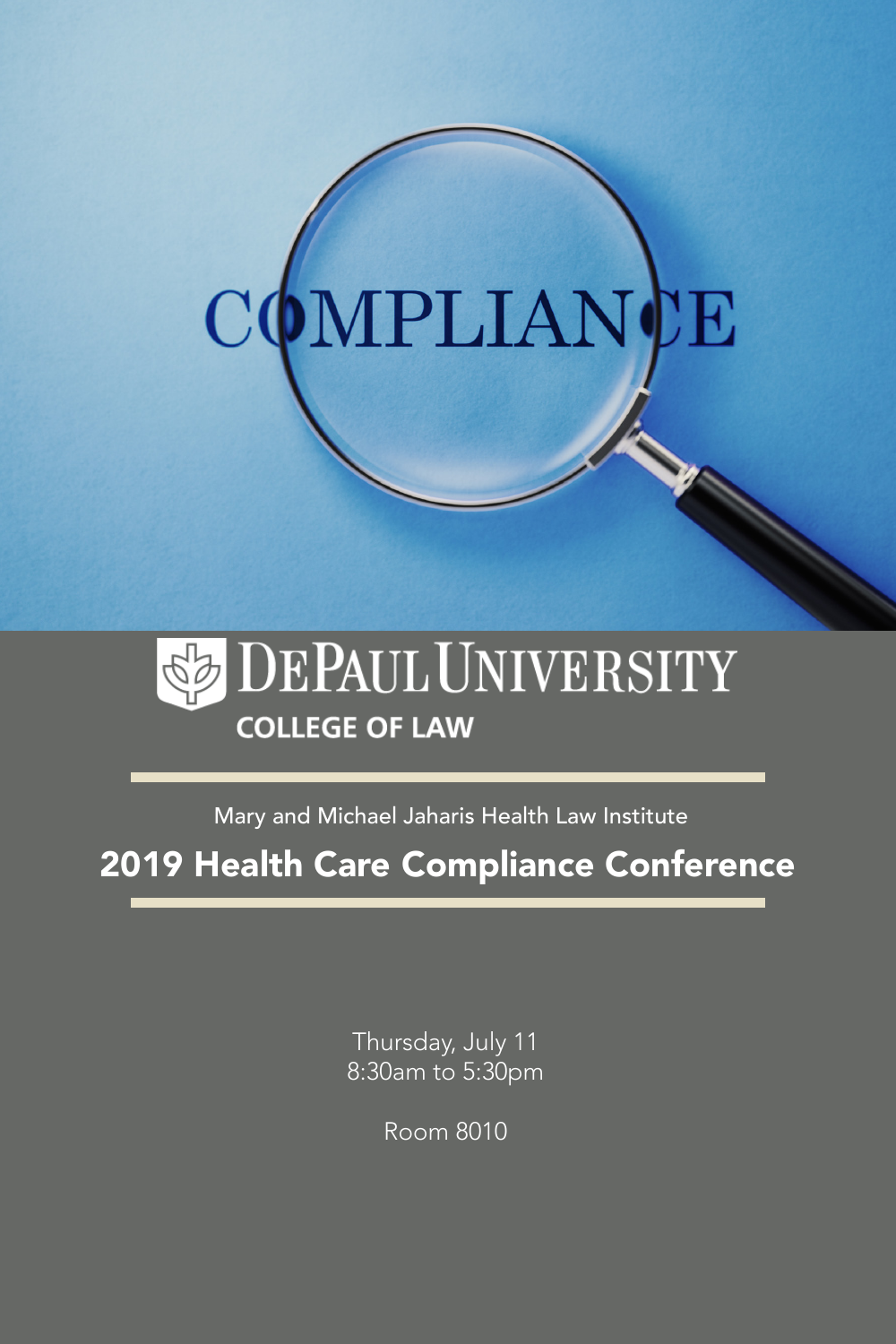# About

Established in 1984, and supported by the Mary and Michael Jaharis Health Law Institute, DePaul's health law program has consistently ranked among the top in the nation. DePaul offers cutting-edge coursework and real world experience in the health law field, from policy, regulatory, and transactional work to bioethics, food and drug law, and medical malpractice. In recent years, the program has developed special expertise in the fast-growing specialties of health care compliance and the intersection between health law and intellectual property. Taught by distinguished faculty and practitioners and one of only a dozen programs nationally accredited by the Compliance Certification Board, DePaul's health Law program is at the forefront of this growing field.

Our 2019 Healthcare Compliance Certificate Program addresses the key requirements for an effective compliance program and some of the challenges compliance professionals face when conducting internal investigations, self-disclosing, communicating and reporting, and navigating HIPAA and other regulations. Our speakers are all attorneys and compliance professionals working in this complicated field as chief compliance officers, consultants, and health lawyers. They will present on various compliance topics throughout the day and they will include tips and tricks, real world examples, and areas of caution to help others in navigating the regulatory requirements and improving program efficiency.

*The 2019 Jaharis Health Law Institute Health Care Compliance Conference has been approved for a maximum of 6.3*  live Compliance Certification Board (CCB) Continuing Education Units (CEUs) and 6 Illinois Continuing Legal Education (CLE) units.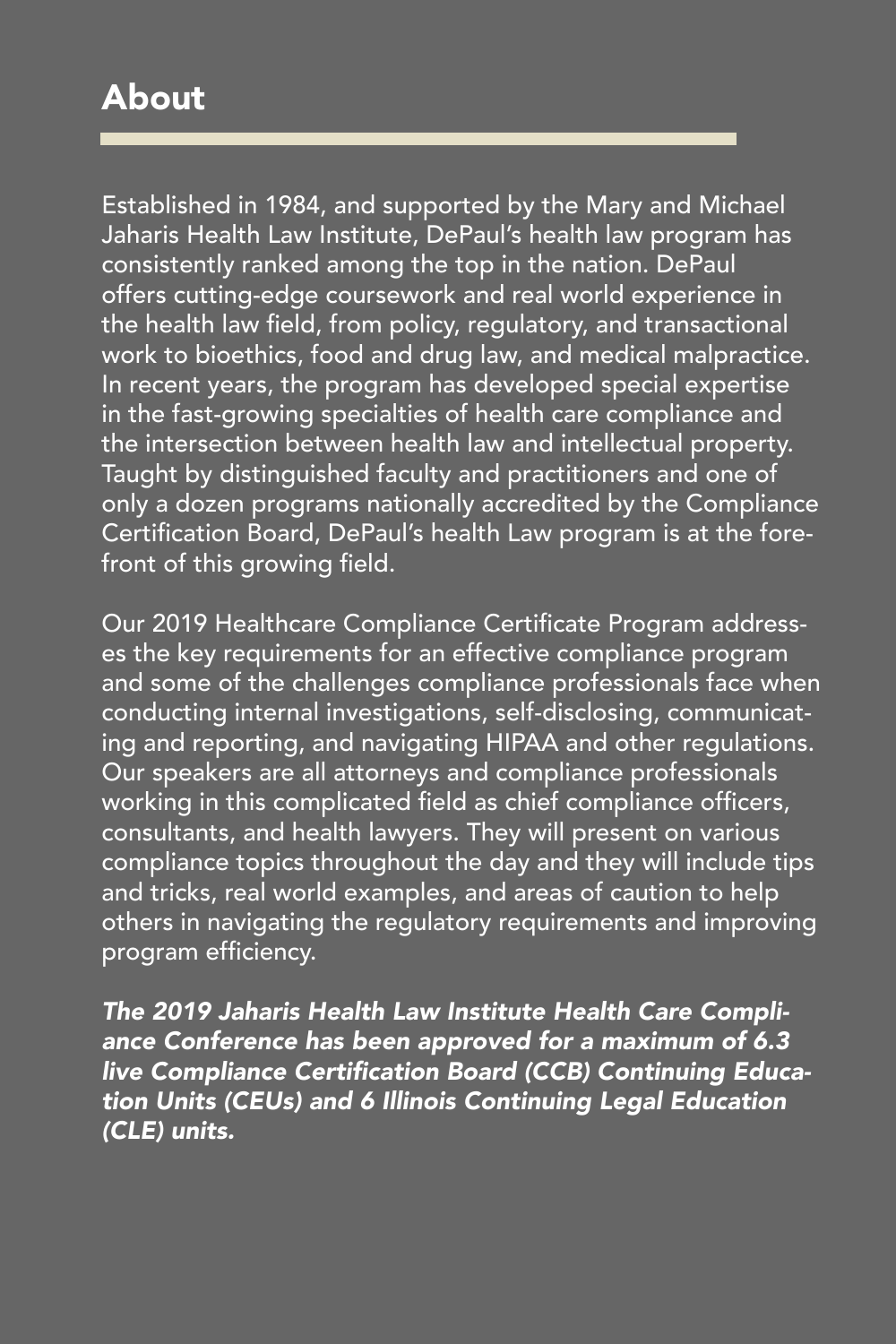# **Schedule**

#### 8:30 am

Program Opens; Continental Breakfast

## 9:15 am

Program Introduction & Overview *Jennifer Rosato Perea, Dean, DePaul University College of Law*

*Katherine Schostok, JD, LLM, Executive Director, Mary and Michael Jaharis Health Law Institute, DePaul University College of Law*

#### 9:30 am

Key Requirements of an Effective Compliance Program and Enforcement of Compliance Standards Ilana Shulman, JD, MIA, Chief Compliance Officer, Hillrom

#### 10:30 am

Coffee Break

### 10:45 am

Importance of Conducting Internal Investigations *Ahmed Salim, JD, BSC, CHC, CHPC, CHFP, Manager, Deloitte*

# 11:45 am

Networking Lunch

### 12:45 pm

Keynote Presentation: False Claims, Compliance and Repayment, and Self-Disclosure *Gabriel L. Imperato, JD, CHC, Managing Partner, Nelson Mullins Broad and Cassel*

## 2:00 pm

Coffee Break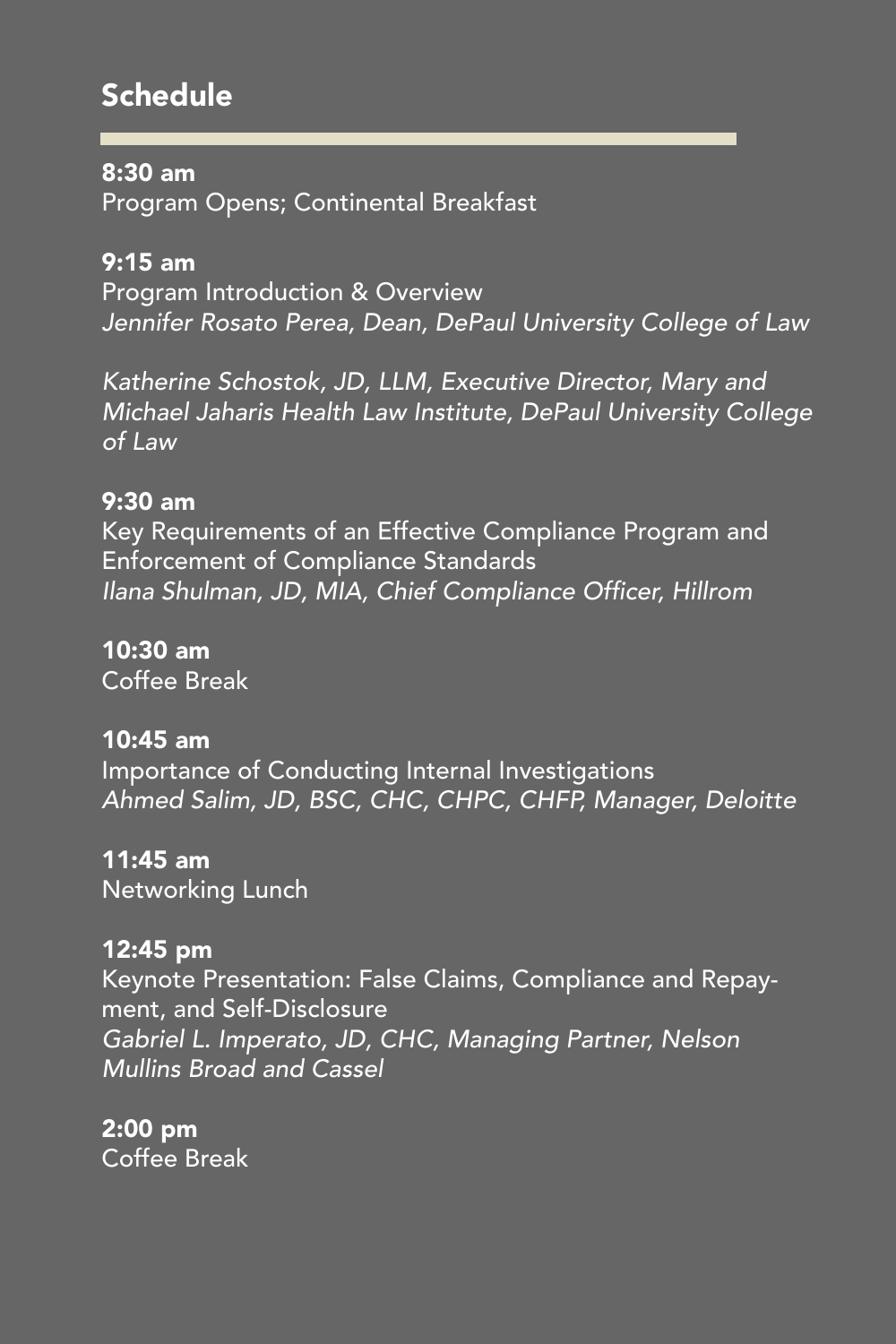#### 2:45 pm

Health and Welfare Plan Compliance: Communicating and Reporting *Danielle Capilla, JD, Director of Compliance, Employee*  Benefits, Alera Group

## 3:45 pm

Coffee Break

### *4:00 pm*

HIPAA Privacy and Social Media *Melissa Mitchell, JD, CHC, CPC, Chief Compliance and Privacy*  Officer, Shirley Ryan Ability Lab

#### 5:00 pm

Concluding Remarks and Award of Certificates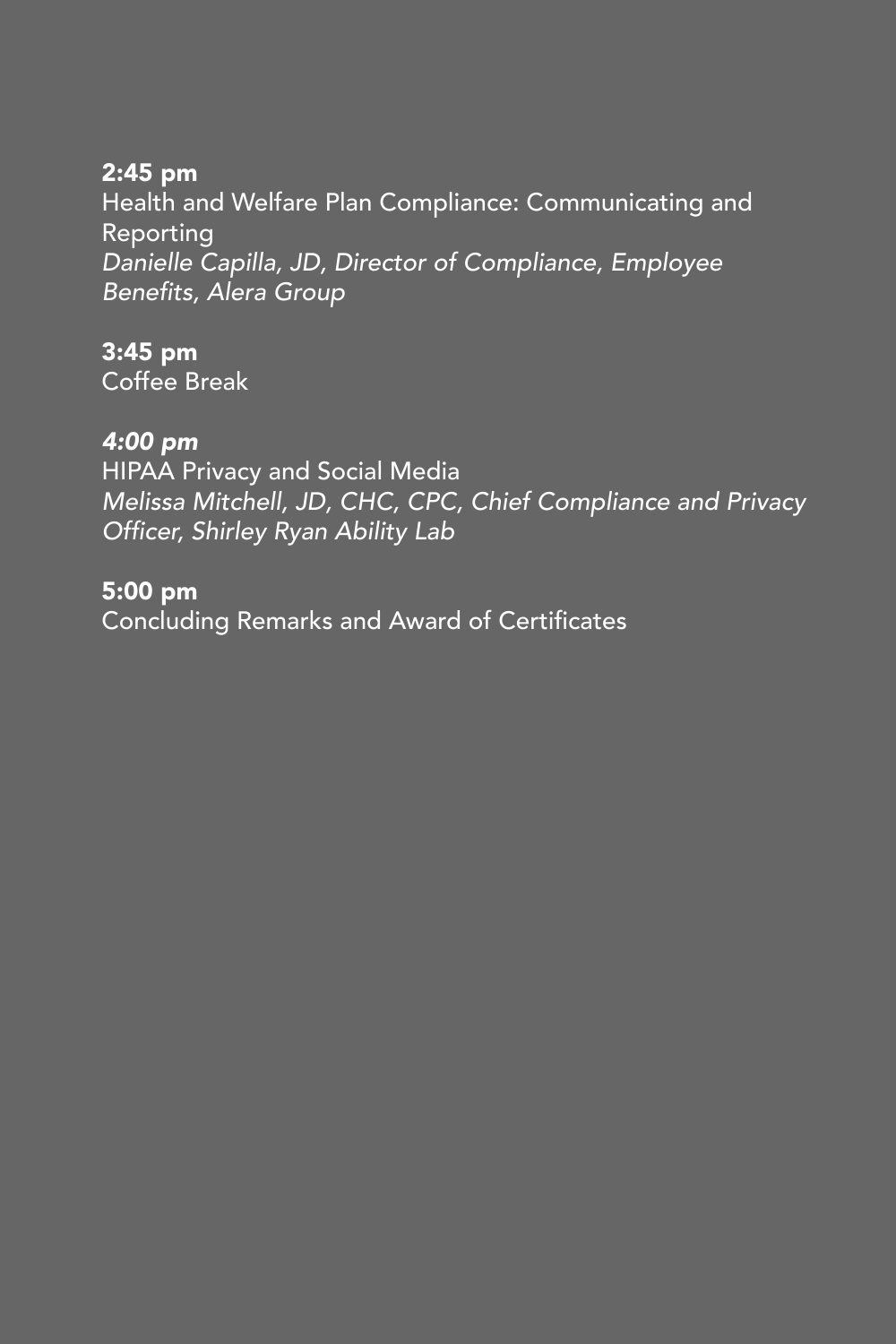# Participant Bios

#### Danielle Capilla, JD

*Director of Compliance, Employee*  Benefits, Alera Group

Danielle is the Director of Compliance for Alera's Employee Benefits division. Danielle leads Alera's compliance department and strategies, and provides Alera Group clients and employees with timely and easy to understand compliance resources, educational programming, and in-person assistance. She previously



served as the Senior Vice President of Compliance and Operations and Chief Compliance Officer at United Benefit Advisors (UBA). Additionally, she is an Adjunct Professor at DePaul University College of Law where she teaches courses related to health care compliance.

Danielle graduated with a B.A. in Sociology, minors in History and Business at Tulane University. She earned her JD in from DePaul University College of Law and an additional Health Law certification from DePaul's Health Law Institute.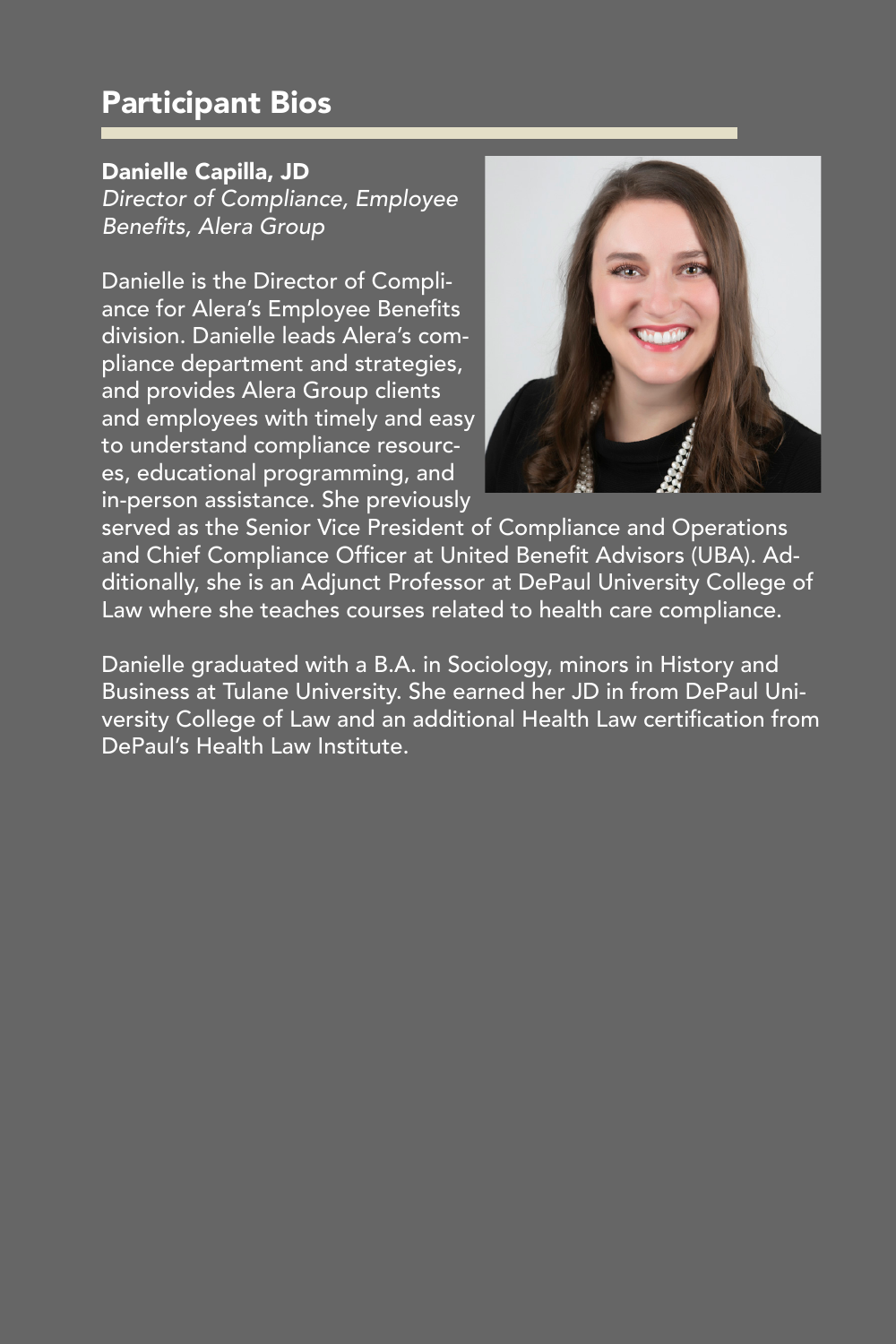Gabriel L. Imperato, JD, CHC *Managing Partner, Nelson Mullins Broad and Cassel*

Gabriel Imperato's personal practice includes representing individuals and organizations accused of healthcare fraud and assisting and advising healthcare organizations on corporate governance and compliance matters.

Mr. Imperato is board certified as



a specialist in Health Law by the Florida Bar. He is also certified in Health Care Compliance (CHC) by the Society of Corporate Compliance and Ethics and the Health Care Compliance Association (SCCE/ HCCA). This national accreditation reflects a professional level of competence and experience in compliance processes sufficient to assist healthcare business organizations to understand and address legal obligations and promote organizational governance and integrity through the operation of effective compliance programs. Mr. Imperato has served as a longtime member of the Board of Directors and Past President of the SCCE/HCCA.

Mr. Imperato has criminal and civil trial and appellate experience in Federal and state courts and administrative forums and has personally handled leading national cases concerning criminal and civil healthcare fraud and abuse and healthcare law and policy. He has vast experience in the defense of allegations involving the False Claims Act against health care organizations and has litigated and settled many of these cases with the Department of Justice and the Office of Counsel to the Inspector General, as well as State Medicaid Fraud Control Units.

He has also handled numerous matters involving the formation of integrated delivery systems and managed care organizations. He is considered a national leader in health care fraud and abuse and compliance, reimbursement and health care reform matters and lectures and publishes numerous articles on these subjects.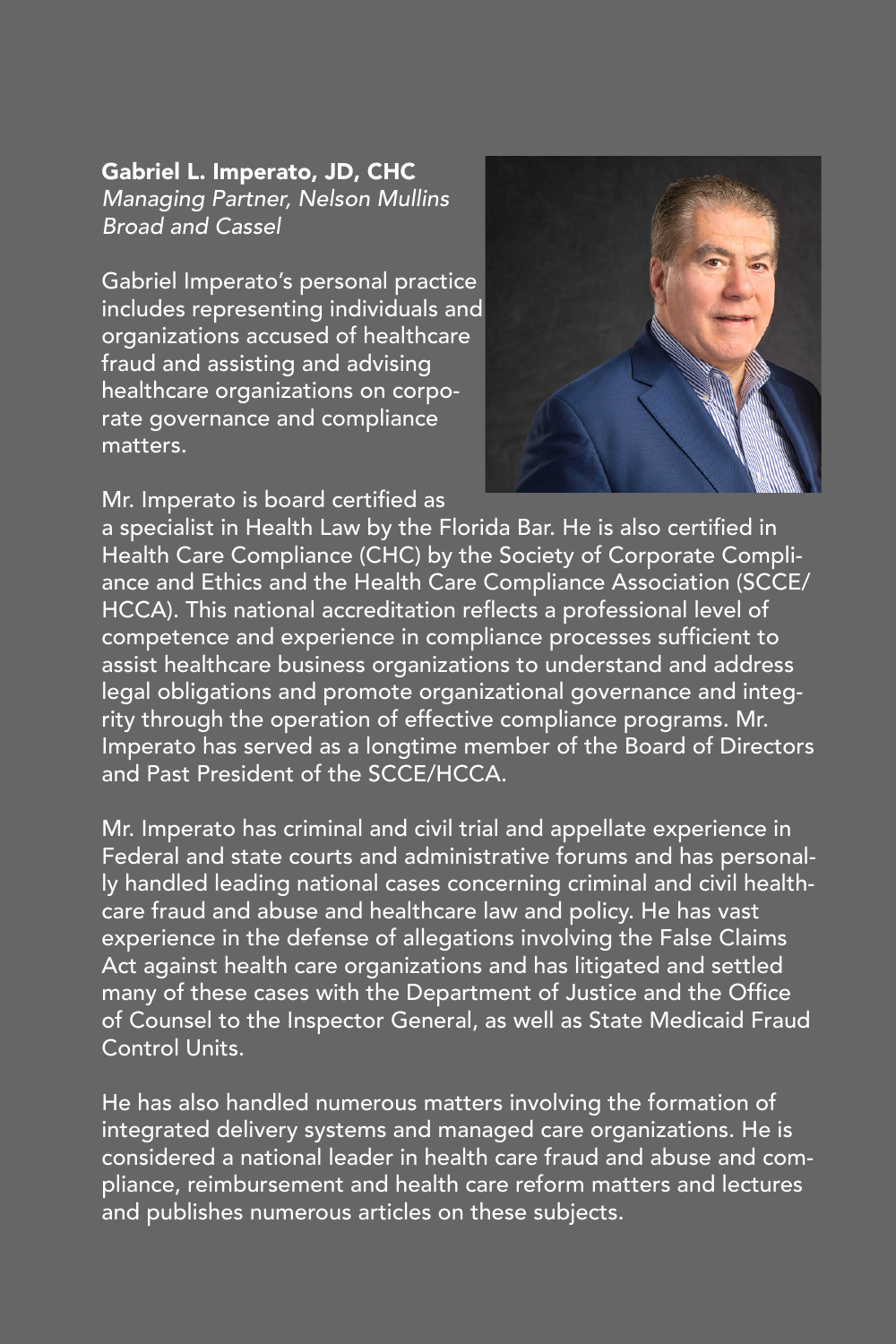Melissa Mitchell, JD, CHC, CPC-A Chief Compliance and Privacy Offi*cer, Shirley Ryan Ability Lab*

Melissa Mitchell is the Chief Compliance and Privacy Officer at Shirley Ryan Ability Lab. She recently left her position as Chief Compliance Officer at Sinai Health System. At Sinai, she led and maintained the compliance program for the entire system and reported to the Audit and Compliance Committee of the



Board of Directors and Chief Executive Officer. She also serves as the system's Privacy Officer and is the lead on all issues related to patient privacy and confidentiality. She was on the Institutional Review Board of Mount Sinai Hospital and was the Director of the Medical Staff Office for the system.

Previously, she was an analyst on the health law and business team at Wolters Kluwer, a legal publishing company. There, she worked closely with the Health Care Compliance Association to publish their quarterly Health Care Compliance Professional's Manual and created content regarding health care law and policy with a focus on health care compliance issues. She previously also practiced law at a small civil litigation firm in downtown Chicago where she negotiated personal injury and workers' compensation settlements for individual clients and served as adviser and local counsel for corporate clients.

Melissa has been admitted to the Illinois, Florida, and Missouri bars. She received a Bachelor of Arts in Political Science from New College of Florida and a Doctor of Jurisprudence from DePaul University College of Law, where she was the Managing Editor of Notes and Comments on the DePaul Law Review. Melissa is also certified in healthcare compliance and is a certified professional coder. She is native of Florida but has lived in Chicago for over 11 years.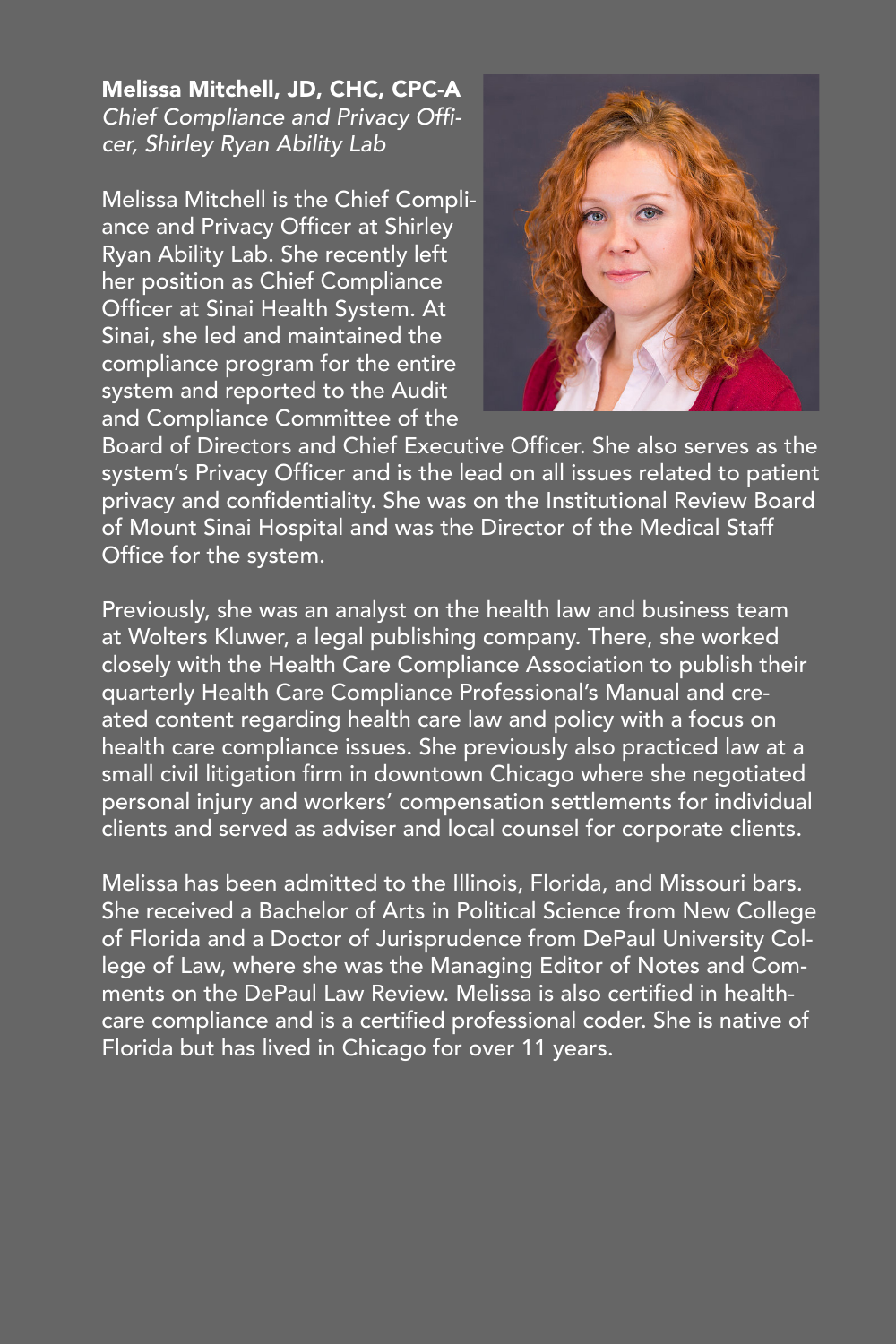#### Ahmed Salim, JD, BSC, CHC, CHPC, CHFP *Manager, Deloitte*

Ahmed is a manager in the health care practice of Deloitte & Touche LLP. He is experienced in regulatory compliance, investigatory, assessments, and auditing and monitoring. Ahmed has served as a Compliance Officer for years, most recently as a Regional Director at a health system in the Midwest. In this role, Ahmed



was tasked with implementing new audit and monitoring processes, overseeing all investigations, coding and billing audits, and exclusion screening. He has worked to help create compliance programs by implementing and creating new policies and procedures for current regulations.

Ahmed has also served as Privacy Officer tasked with conducting privacy investigations, creating policies and procedures, completing privacy work plan items, conducting privacy assessments and audits and has served as chair of multiple Privacy and Security Committees. Ahmed has worked directly with the Office of Civil Rights (OCR) on investigations and has helped implement multiple electronic health record (EHR) access monitoring systems to oversee daily privacy activity.

Ahmed is an author and frequent speaker on health care compliance, he has published and spoken on the topics of compliance program effectiveness and privacy. An alumnus of DePaul University and Western Michigan Law School, Ahmed earned his undergraduate degree in business administration and his Juris Doctorate. Ahmed is Certified in Health care Compliance (CHC), Privacy Compliance (CHPC) and Healthcare Financial Planning (CHFP).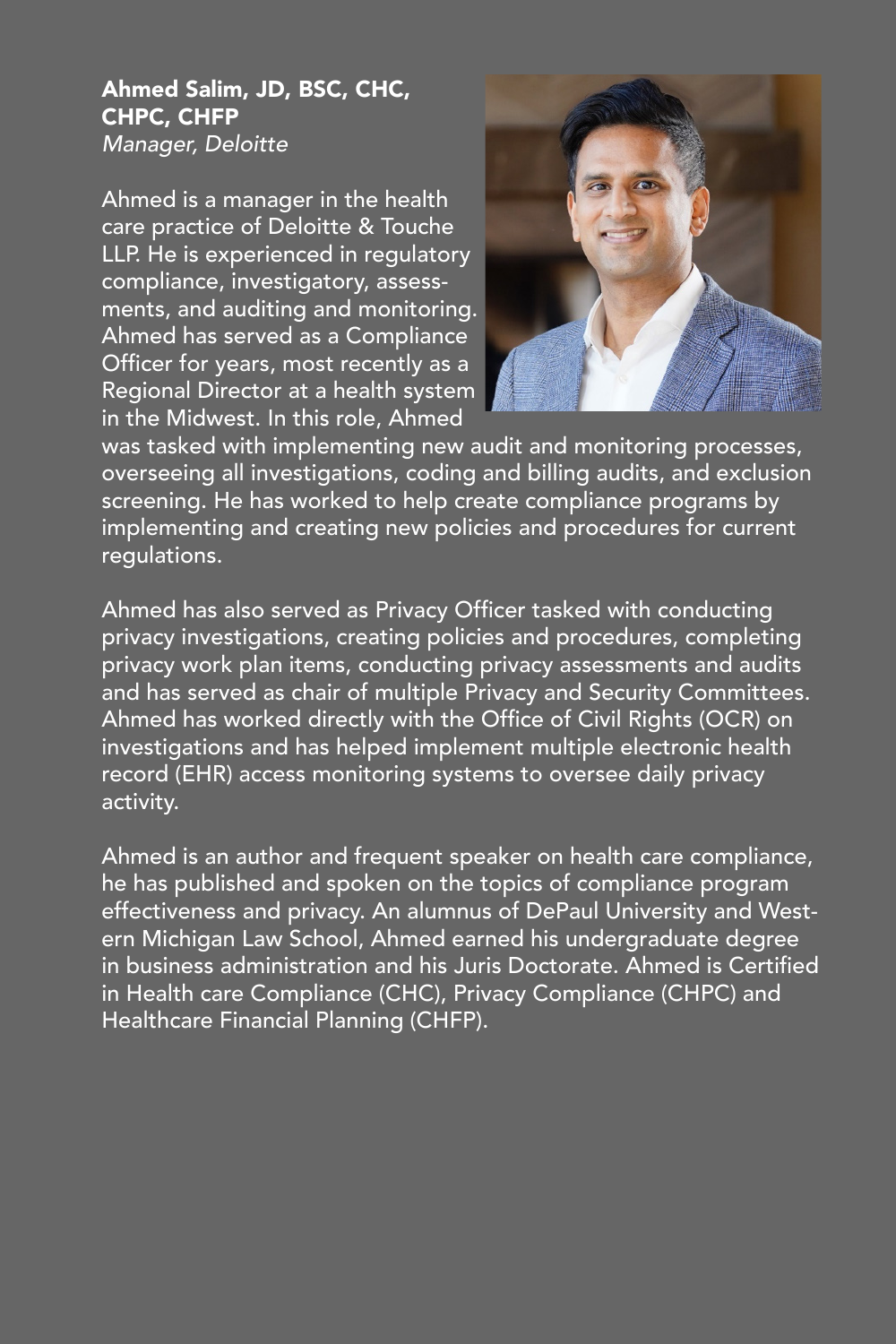#### Ilana Shulman, JD, MIA Chief Compliance Officer, Hillrom

Ilana Shulman was appointed Chief Compliance Officer at HillRom in November 2014. Prior to joining Hill-Rom, Ms. Shulman worked at Astellas U.S., where she was responsible for all legal and compliance issues for Latin America as well as the anti-bribery and anti-corruption program. Prior to Astellas U.S., she spent 12 years at Pfizer in a variety



of roles in Legal, Compliance, and Public Affairs, including supporting the Worldwide Public Affairs and Policy groups and the Latin American, European, and Japan/Asia regions. Before joining Pfizer, Ms. Schulman worked at Sullivan & Cromwell, where she specialized in securities transactions with Latin American and Spanish clients. Ms. Shulman also clerked for Chief Judge Gregory Carman on the U.S. Court of International Trade. Ms. Shulman holds a Bachelor of Arts degree in Government and Spanish from Dartmouth College, and earned a J.D. from Columbia Law School and a Masters of International Affairs from Columbia School of International and Public Affairs.